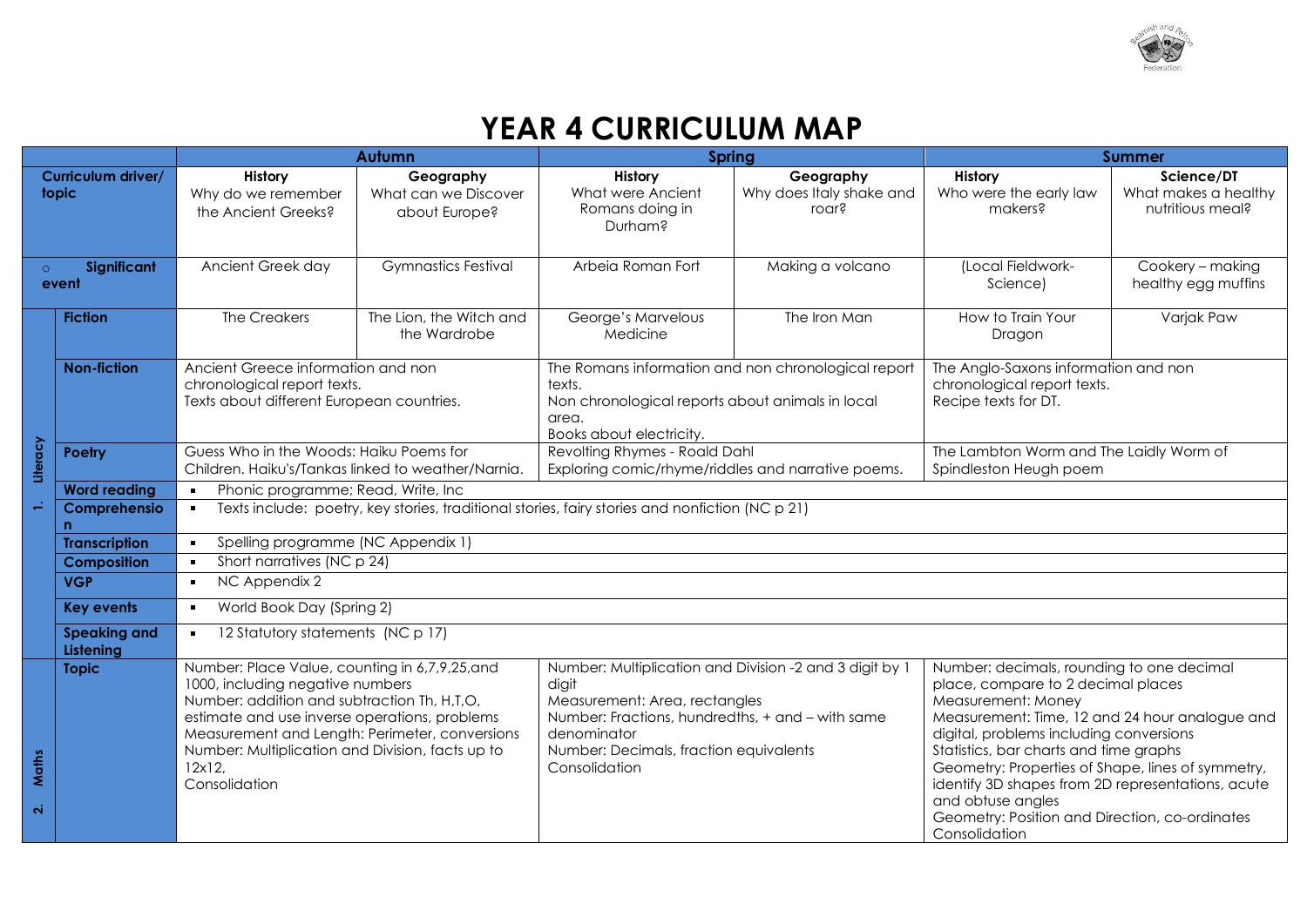

|                | <b>Key events</b>                                  | STEM week (Spring 2)                                                                                                                                                                           |                                                                                                                     |                                                                                                                                                                                       |                                                                                                                                                                                                                                             |                                                                                                                                                  |                                                                                                                                                                                                           |  |
|----------------|----------------------------------------------------|------------------------------------------------------------------------------------------------------------------------------------------------------------------------------------------------|---------------------------------------------------------------------------------------------------------------------|---------------------------------------------------------------------------------------------------------------------------------------------------------------------------------------|---------------------------------------------------------------------------------------------------------------------------------------------------------------------------------------------------------------------------------------------|--------------------------------------------------------------------------------------------------------------------------------------------------|-----------------------------------------------------------------------------------------------------------------------------------------------------------------------------------------------------------|--|
|                | <b>Topic</b>                                       | Sound                                                                                                                                                                                          | <b>States of Matter</b>                                                                                             | Electricity                                                                                                                                                                           | Living Things and their Habitat                                                                                                                                                                                                             |                                                                                                                                                  | <b>Animals including</b><br><b>Humans</b>                                                                                                                                                                 |  |
| Science        | <b>Enquiry</b><br><b>Question</b>                  | Why is the sound of<br>one Direction enjoyed<br>by so many?                                                                                                                                    | How would we survive<br>without water?                                                                              | How could we cope<br>without electricity for one<br>day?                                                                                                                              | Which wild animals and plants thrive in your locality?                                                                                                                                                                                      |                                                                                                                                                  | What happens to the<br>food we eat?                                                                                                                                                                       |  |
|                | <b>Enquiry Skills</b>                              |                                                                                                                                                                                                | Through investigations throughout the year.                                                                         |                                                                                                                                                                                       |                                                                                                                                                                                                                                             |                                                                                                                                                  |                                                                                                                                                                                                           |  |
|                | <b>Software</b>                                    | <b>Word Processing -</b><br><b>PowerPoint</b>                                                                                                                                                  | <b>Algorithms- Purple Mash</b><br>2Code                                                                             | <b>Personal Information and</b><br>Sharing                                                                                                                                            | <b>Basic skills/Microsoft</b><br><b>Word/Word Processing</b>                                                                                                                                                                                | <b>Algorithms -Scratch</b><br>Junior                                                                                                             | Safe Internet<br>Searching/Appropriate<br>use of Internet                                                                                                                                                 |  |
| Computing      | <b>Objective</b>                                   | Build on Y3 objectives.<br>Add animations<br>between slides. Be<br>able to create a short<br>presentation on a<br>topic of<br>interest/foundation<br>topic to present to rest<br>of the class. | Chimp<br><b>Bubbles</b><br>Snails race<br>Rockets<br>Superheroes<br>Gibbon<br>Vehicles 2<br><b>Guard the Castle</b> | Google-Be an internet<br>legend-series of lessons,<br>Cyber detectives-children<br>solve mystery. Common<br>Sense Media-rings of<br>responsibility, keeping<br>games fun and healthy. | Organise personal folder<br>effectively/ Use Microsoft<br>Word to type up and<br>produce a piece of work<br>linked to literacy or<br>foundation. Add text.<br>graphics, change font<br>etc. Save and retrieve<br>work. Print when finished. | Build on y3 work on<br>shapes, adding nesting<br>loops to create<br>geometric patterns/<br>debug programs/create<br>animations and own<br>games. | Know key words to<br>search effectively in<br>Google. (See LTP for<br>website resources) /<br>My media choices -<br>common sense media<br>Create well being<br>poster about<br>online/offline activities. |  |
|                | <b>Key Events</b>                                  |                                                                                                                                                                                                | Safer Internet Day/ Online Safety (Spring 1)                                                                        |                                                                                                                                                                                       |                                                                                                                                                                                                                                             |                                                                                                                                                  |                                                                                                                                                                                                           |  |
| History        | <b>Enquiry</b><br><b>Question</b>                  | Why do we remember the Ancient Greeks?<br>Ancient Greece - a study of Greek life and<br>achievements and their influence on the Western<br>World                                               |                                                                                                                     | What were Ancient Romans doing in Durham?<br>The Roman Empire and its impact on Britain.<br>Local history*                                                                            |                                                                                                                                                                                                                                             | Were the Anglo Saxons really smashing? Who were<br>the early law makers?<br>Britain's settlement by Anglo-Saxons and Scots<br>Local history*     |                                                                                                                                                                                                           |  |
| Geography      | <b>Enquiry</b><br><b>Question</b>                  | What can we discover about Europe?<br>Places, features and people.<br>Focus: land use, key human and physical<br>features, and locations.                                                      |                                                                                                                     | Why does Italy shake and roar?<br>Bay of Naples.<br>Focus: region in Europe, physical and human<br>characteristics, tectonics.<br>Compare to North East England.                      |                                                                                                                                                                                                                                             | Local fieldwork - school discretionary study.<br>Suggested focus: coasts. What happens when the<br>land meets the sea?                           |                                                                                                                                                                                                           |  |
|                | <b>Topic</b>                                       |                                                                                                                                                                                                | <b>Textiles</b>                                                                                                     | <b>Electrical systems</b>                                                                                                                                                             |                                                                                                                                                                                                                                             |                                                                                                                                                  | <b>Cooking and Nutrition</b>                                                                                                                                                                              |  |
|                | Objective                                          |                                                                                                                                                                                                | 2D shape to 3D product                                                                                              | Simple circuits and<br>switches                                                                                                                                                       |                                                                                                                                                                                                                                             |                                                                                                                                                  | Preparing a hot,<br>savoury dish - cooked<br>muffin tin egg muffins<br>(Ham, tuna, cheese,<br>veg etc)                                                                                                    |  |
| $\overline{a}$ | Design, make & evaluate & improve across all units |                                                                                                                                                                                                |                                                                                                                     |                                                                                                                                                                                       |                                                                                                                                                                                                                                             |                                                                                                                                                  |                                                                                                                                                                                                           |  |
|                | <b>Key Events</b>                                  | STEM week                                                                                                                                                                                      |                                                                                                                     |                                                                                                                                                                                       |                                                                                                                                                                                                                                             |                                                                                                                                                  |                                                                                                                                                                                                           |  |